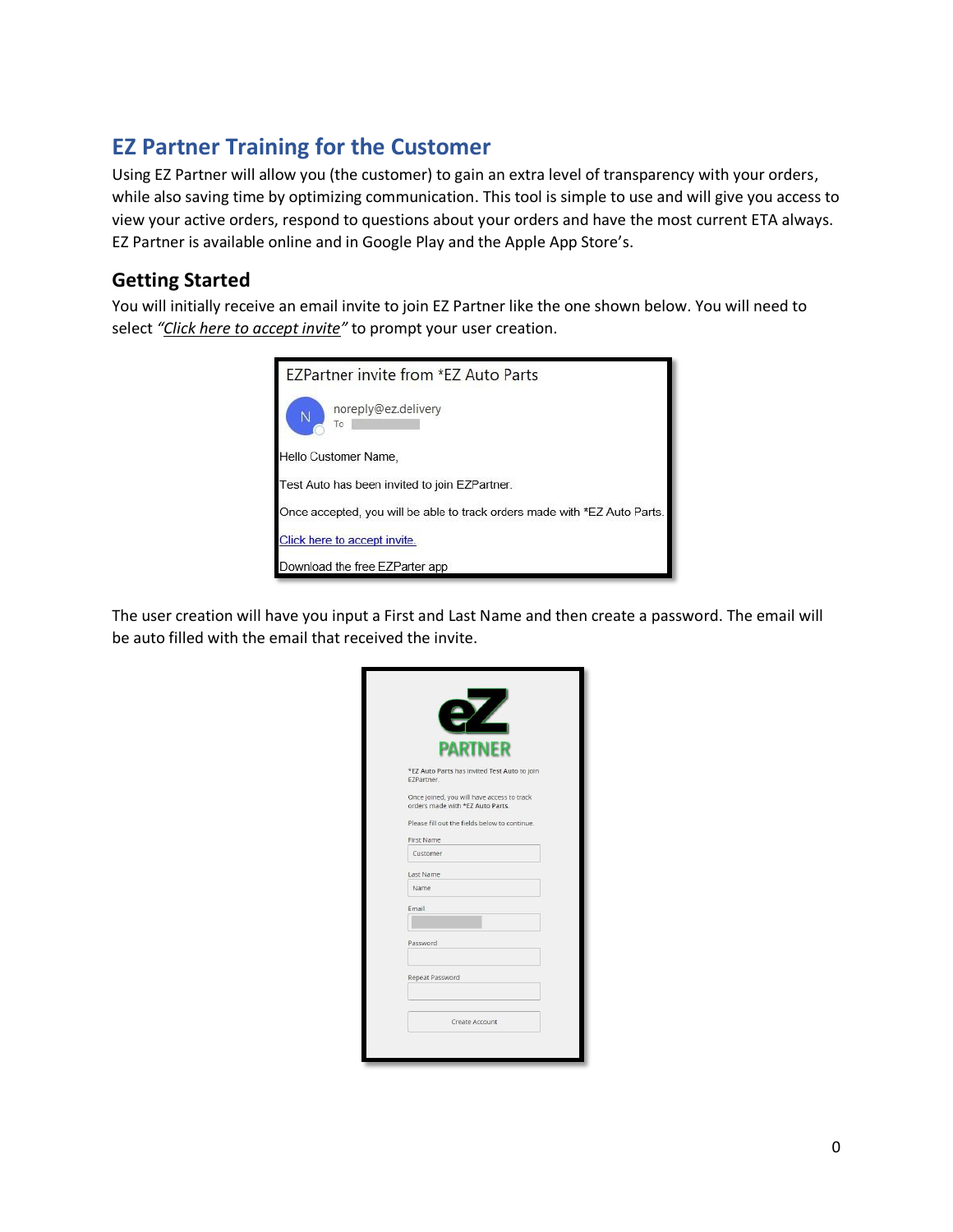Once you create your account you will be free to log in to EZ Partner. You can do so online at EZ.Partners or by downloading the EZ Partner Mobile app in the Apple App Store and Google Play Store.

| $\leftarrow$ $\rightarrow$ C<br>$\hat{=}$ ez.partners |                  | or $\forall$ |  |
|-------------------------------------------------------|------------------|--------------|--|
|                                                       |                  |              |  |
|                                                       |                  |              |  |
|                                                       | $\Box$           |              |  |
|                                                       | <b>PARTNER</b>   |              |  |
|                                                       | Email            |              |  |
|                                                       | Password         |              |  |
|                                                       |                  |              |  |
|                                                       | Forgot Password? |              |  |
|                                                       | Login            |              |  |
|                                                       |                  |              |  |

#### **Navigating EZ Partner**

Once you have created your account and logged in you will see a menu with different options regarding your orders from the linked EZ Partner.



**Pending Approvals** – Will alert you to any approvals on orders where the yard has sent you notes and photos so you can make the final call before processing is completed. This is a time sensitive matter and it is important that you continue to monitor *Pending Approvals* to quickly respond when one comes in.

**Orders** – Continually updates as yards process orders through EZ Suite. When an order is entered with your customer information it will be viewable here.

**Deliveries** – Will give you information regarding your incoming deliveries including the most up to date ETA.

**Search** – Allows users search for orders based off of the given specifc criteria.

**Company** – Displays your company name and information

**Partners** – Lists all of the yards which this EZ Partner account is linked to. Note that if multiple yards have asked you to join EZ

Partner it is crucial they send the invite to the exact same email address you currently use to log in.

**Users** – Will allow you to invite more people from your company to join EZ Partner.

**Devices** – Allows you to control devices signed into your account in the EZ Partner App.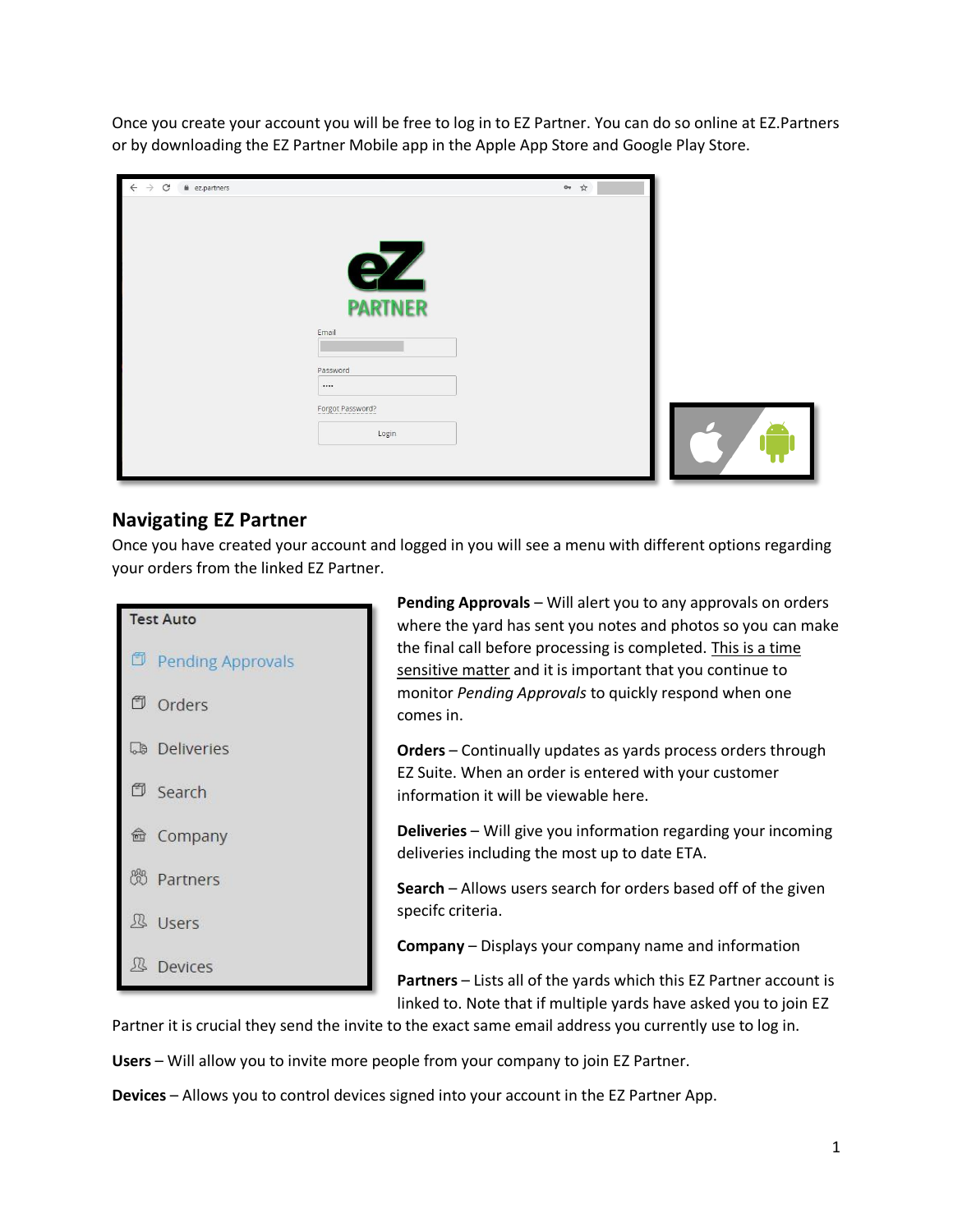## **Adjusting Settings and Adding Users**

In the bottom left the menu will also display your name, a settings wheel, *Sign Out*, and the current software version.

|                      |           | <b>Edit User</b>              |                            |        |           |
|----------------------|-----------|-------------------------------|----------------------------|--------|-----------|
|                      |           | <b>First Name</b>             | <b>Last Name</b>           |        |           |
|                      |           | Customer                      |                            | test   |           |
|                      |           | Email                         |                            |        |           |
|                      |           |                               | Customer@EmailGoesHere.com |        |           |
|                      |           | Password                      | Theme                      |        |           |
|                      |           | Type here to set new password |                            | Light  | $\bullet$ |
| <b>Customer Name</b> |           | Can Approve<br>$\cdot$        | Notify When Orders Entered |        |           |
| Sign out             | Version 1 | Cancel                        |                            | Update |           |

When you click on the settings wheel you will be able to edit your user. From here you can adjust your password and select light or dark mode. You will also be able to adjust the ability to approve pending orders and receive notifications when new orders enter in to EZ Partner.

| First Name                    | Last Name                                                  |     |
|-------------------------------|------------------------------------------------------------|-----|
| Email                         |                                                            |     |
| Password                      | Theme                                                      |     |
| Type here to set new password | $\circ$<br>Light<br>Can Approve Notify When Orders Entered |     |
|                               |                                                            |     |
|                               |                                                            |     |
| Admin                         |                                                            |     |
|                               |                                                            | New |

In the *Users* tab you can click on the *+New* button in the upper right-hand corner to create a new user. Simply fill out their First and Last Name and the email they will be using for a log in.

\***Note** You can hit *Create* without filling in a password, this will send the user a welcome email like the one you received to join EZ Partner.

You can also adjust the user's approval permissions and notifications. There is also the option to make them an admin before creating their account.